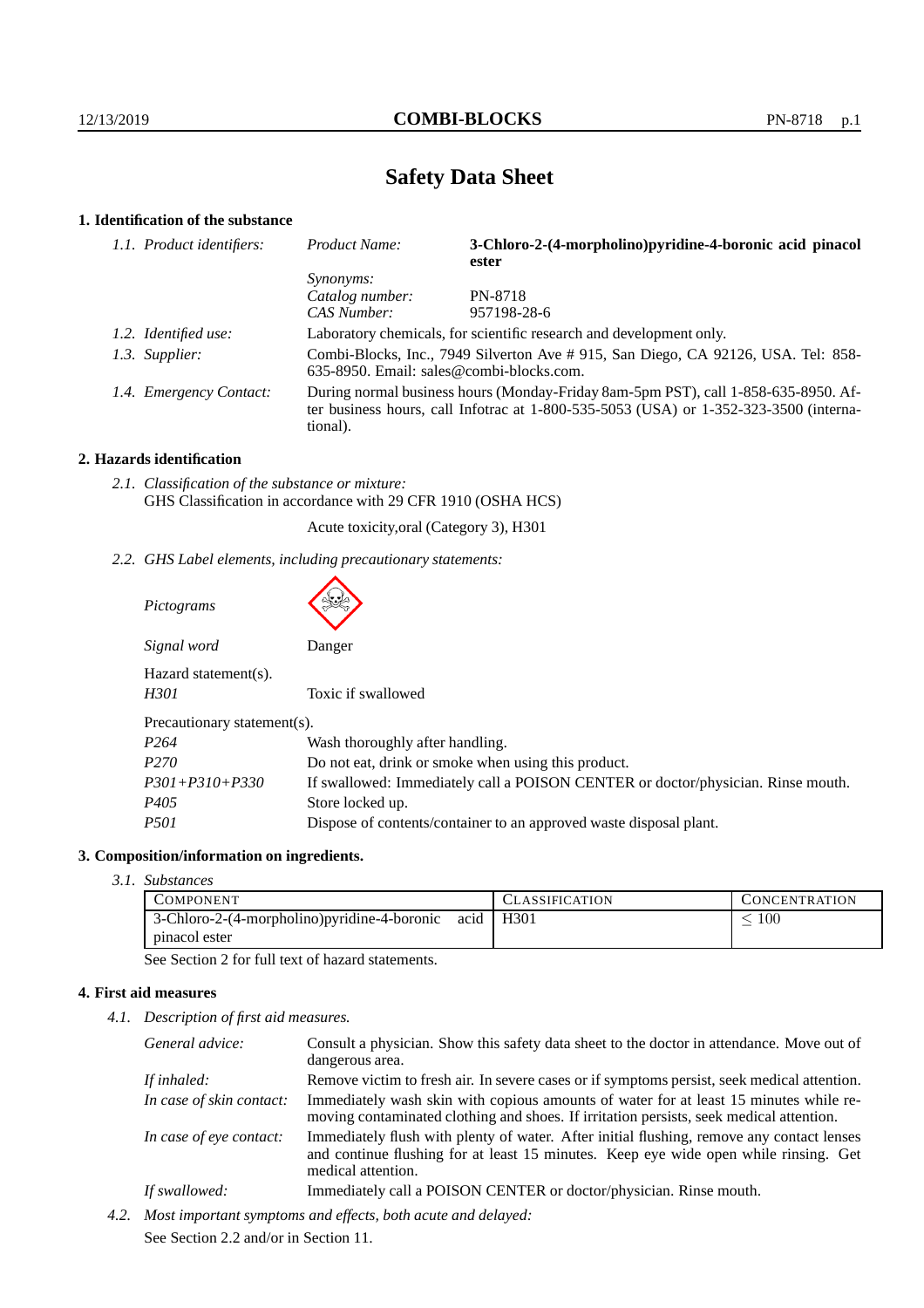*4.3. Indication of any immediate medical attention and special treatment needed:* No data.

# **5. Fire fighting measures**

- *5.1. Extinguishing media:* Use dry sand, dry chemical or alcohol-resistant foam for extinction.
- *5.2. Special hazards arising from the substance or mixture:* Carbon monoxide, nitrogen oxides, hydrogen chloride.
- *5.3. Advice for firefighters:* Wear self-contained breathing apparatus for firefighting if necessary.
- *5.4. Further information:* No data available.

# **6. Accidental release measures**

- *6.1. Personal precautions, protective equipment and emergency procedures:* Ensure adequate ventilation. Use personal protective equipment.
- *6.2. Environmental precautions:* Should not be released into the environment. See Section 12 for additional ecological information.
- *6.3. Methods and materials for containment and cleaning up:* Sweep up or vacuum up spillage and collect in suitable container for disposal.
- *6.4. Reference to other sections:* Refer to protective measures listed in Sections 8 and 13.

#### **7. Handling and storage**

- *7.1. Precautions for safe handling:* Avoid contact with skin and eyes. Avoid inhalation of vapour or mist. Keep away from sources of ignition - No smoking. Take measures to prevent the build up of electrostatic charge. For precautions see section 2.2.
- *7.2. Conditions for safe storage, including any incompatibilities:* Store under −20◦C. Keep container tightly closed in a dry and well-ventilated place. Containers which are opened must be carefully resealed and kept upright to prevent leakage.
- *7.3. Specific end use(s):* Laboratory chemicals, for scientific research and development only.

# **8. Exposure Controls / Personal protection**

*8.1. Control parameters:*

*Components with workplace control parameters:* Contains no substances with occupational exposure limit values. *8.2. Exposure controls:*

*Appropriate engineering controls:* Ensure that eyewash stations and safety showers are close to the workstation location. Ensure adequate ventilation, especially in confined areas.

*Personal protective equipment:*

| Eye/face protection:               | Wear appropriate protective eyeglasses or chemical safety goggles as described by OSHA's<br>eye and face protection regulations in 29 CFR 1910.133 or European Standard EN166.                                                                                                                                         |  |  |
|------------------------------------|------------------------------------------------------------------------------------------------------------------------------------------------------------------------------------------------------------------------------------------------------------------------------------------------------------------------|--|--|
| Skin protection:                   | Handle with gloves. Gloves must be inspected prior to use. Use proper glove removal<br>technique (without touching glove's outer surface) to avoid skin contact with this product.<br>Dispose of contaminated gloves after use in accordance with applicable laws and good<br>laboratory practices. Wash and dry hands |  |  |
| <b>Body Protection:</b>            | Complete suit protecting against chemicals, Flame retardant antistatic protective clothing.<br>The type of protective equipment must be selected according to the concentration and<br>amount of the dangerous substance at the specific workplace.                                                                    |  |  |
| Respiratory protection:            | No protective equipment is needed under normal use conditions.                                                                                                                                                                                                                                                         |  |  |
| Control of environmental exposure: | Prevent further leakage or spillage if safe to do so. Do not let product enter<br>drains.                                                                                                                                                                                                                              |  |  |

#### **9. Physical and chemical properties**

*9.1. Information on basic physical and chemical properties*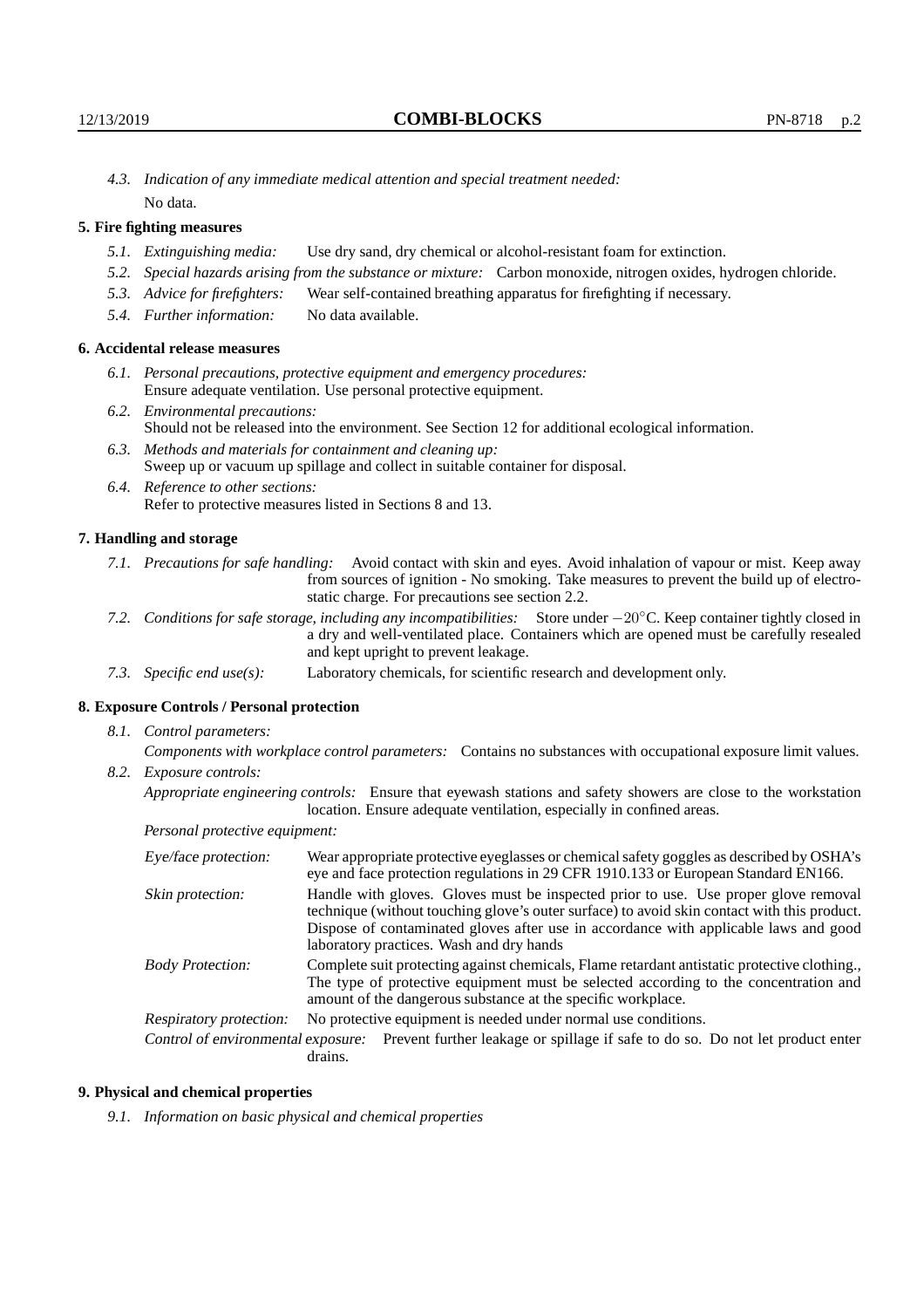| (a)      | Appearance:                                   | No data  |
|----------|-----------------------------------------------|----------|
| (b)      | Odour:                                        | No data  |
| (c)      | Odour Threshold:                              | No data  |
| (d)      | pH:                                           | No data  |
| (e)      | Melting point/freezing point:                 | No date. |
| (f)      | Initial boiling point and boiling range:      | No data  |
| (g)      | Flash point:                                  | No data  |
| (h)      | Evaporatoin rate:                             | No data  |
| (i)      | Flammability (solid, gas):                    | No data  |
| (i)      | Upper/lower flammability or explosive limits: | No data  |
| $\rm(k)$ | Vapour pressure:                              | No data  |
| (1)      | Vapour density:                               | No data  |
| (m)      | Relative density:                             | No data  |
| (n)      | Water solubility:                             | No data  |
| $\circ$  | Partition coefficient: n-octanol/water:       | No data  |
| (p)      | Auto-ignition:                                | No data  |
| (q)      | Decomposition temperature:                    | No data  |
| (r)      | Viscosity:                                    | No data  |
| (s)      | Explosive properties:                         | No data  |
| (t)      | Oxidizing properties:                         | No data  |
|          |                                               |          |

*9.2. Other safety information:*

| Formula          | $C_{15}H_{22}BCIN_2O_3$ |
|------------------|-------------------------|
| Molecular weight | 324.6                   |
| CAS Number       | 957198-28-6             |

# **10. Stability and reactivity**

|  | 10.1. Reactivity | No data |
|--|------------------|---------|
|--|------------------|---------|

*10.2. Chemical stability* Stable under recommended storage conditions.

*10.3. Possibility of hazardous reactions* No data

*10.4. Conditions to avoid*

*10.5. Incompatible material* Explosives, flammable/toxic gases, flammable liquid, flammable solid, spontaneously combustible substances, substances which are dangerous when wet, oxidizing substances, organic peroxides, poisons, infectious substances, radioactive materials.

*10.6. Hazardous decomposition products:*

Hazardous decomposition products formed under fire conditions: Carbon monoxide, nitrogen oxides, hydrogen chloride.

| Other decomposition products: | No data        |
|-------------------------------|----------------|
| In the event of fire:         | See Section 5. |

### **11. Toxicological information**

*11.1 Information on toxicological effects*

| Acute toxicity:                                            | Toxic if swallowed.                                                                                                                             |
|------------------------------------------------------------|-------------------------------------------------------------------------------------------------------------------------------------------------|
| Skin irritation/corrosion:                                 | No data available.                                                                                                                              |
| Eye damage/irritation:                                     | No data available.                                                                                                                              |
| Respiratory or skin sensitization:                         | No data available.                                                                                                                              |
| Germ cell mutagenicity:                                    | No data available.                                                                                                                              |
| Carcinogenicity:                                           | No data available.                                                                                                                              |
| Reproductive toxicity:                                     | No data available.                                                                                                                              |
| Specific target organ system toxicity - single exposure:   | No data available.                                                                                                                              |
| Specific target organ system toxicity - repeated exposure: | No data available.                                                                                                                              |
| Aspiration hazard:                                         | No data available.                                                                                                                              |
| Additional information:                                    | To the best of our knowledge, the chemical, physical and toxicological proper-<br>ties of this substance have not been thoroughly investigated. |

#### **12. Ecological information**